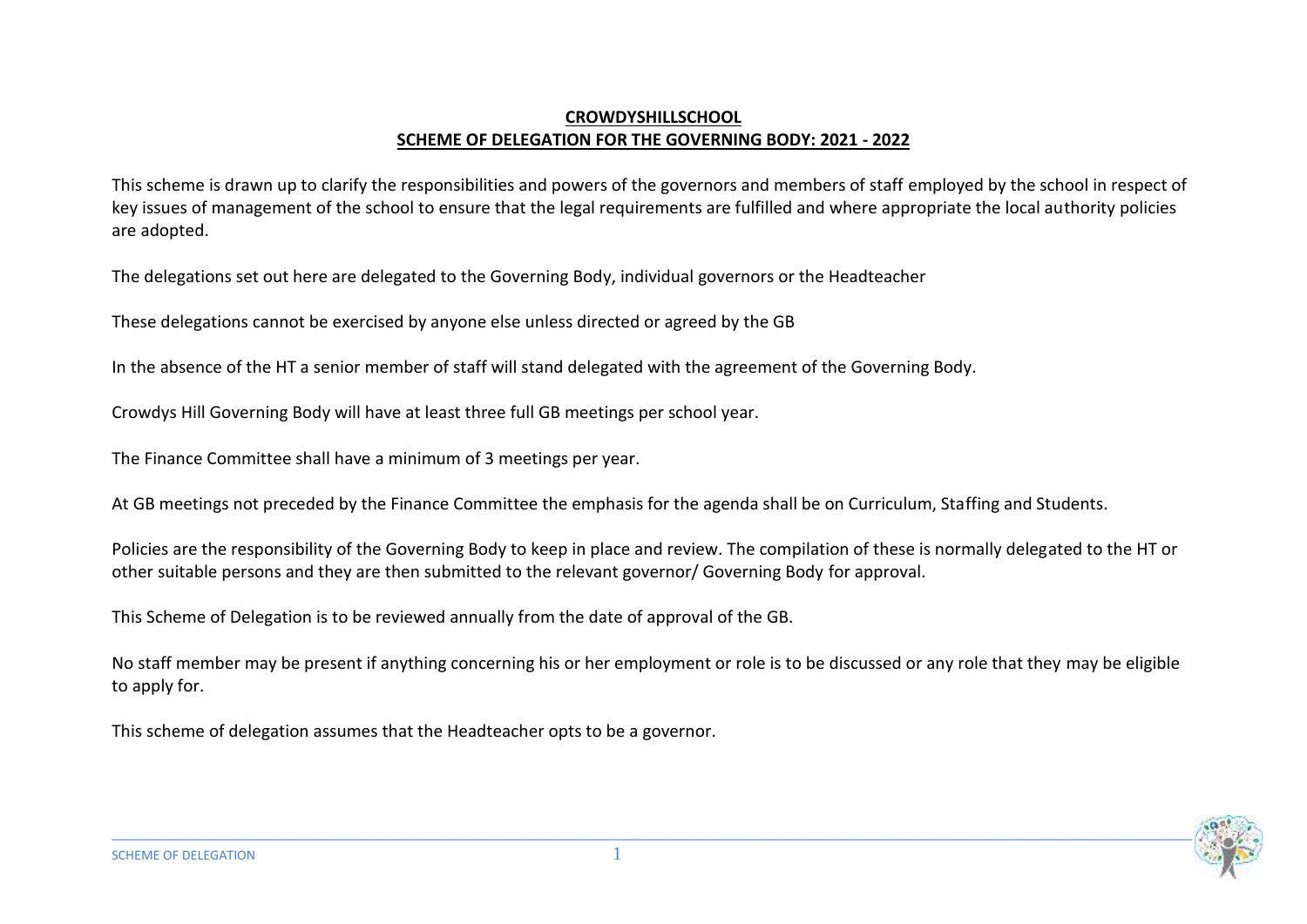## **Powers to be exercised by the full GB:**

- Appoint persons to the GB
- Elect or remove the Chair and Vice Chair of the GB
- Make decisions on the Policies which are the responsibility of the GB
- Ratify the appointment of the HT and DH posts. The decision to appoint having been made by the selection panel.
- Approve the annual budget delegated powers to the Finance Committee
- Agree the Instrument of Government

## **Responsibilities include:**

- Hold a meeting at least 3 times per year
- Ensure NC is implemented
- Ensure RE & CW is provided
- Ensure balance of political issues in the curriculum
- Approve Health and Safety Policy
- Approve Teaching and Learning Policy
- Approve Child Protection Policy and appoint governor/s responsible
- To ensure that the HT has compiled a Self-Evaluation form and a School Improvement Plan that will be a working document for staff and governors

**Quorum:** Half of the Governing Body membership (rounded up if necessary) **excluding vacancies** must be present for the meeting to be quorate.

**Extraordinary meetings:** 3 governors can request a Governing Body meeting by giving notice to the clerk that summarises the business to be conducted.

A meeting may also be called if there is a matter that needs governors' urgent attention and a decision is required before the next meeting. 7 days notice is required for such meetings

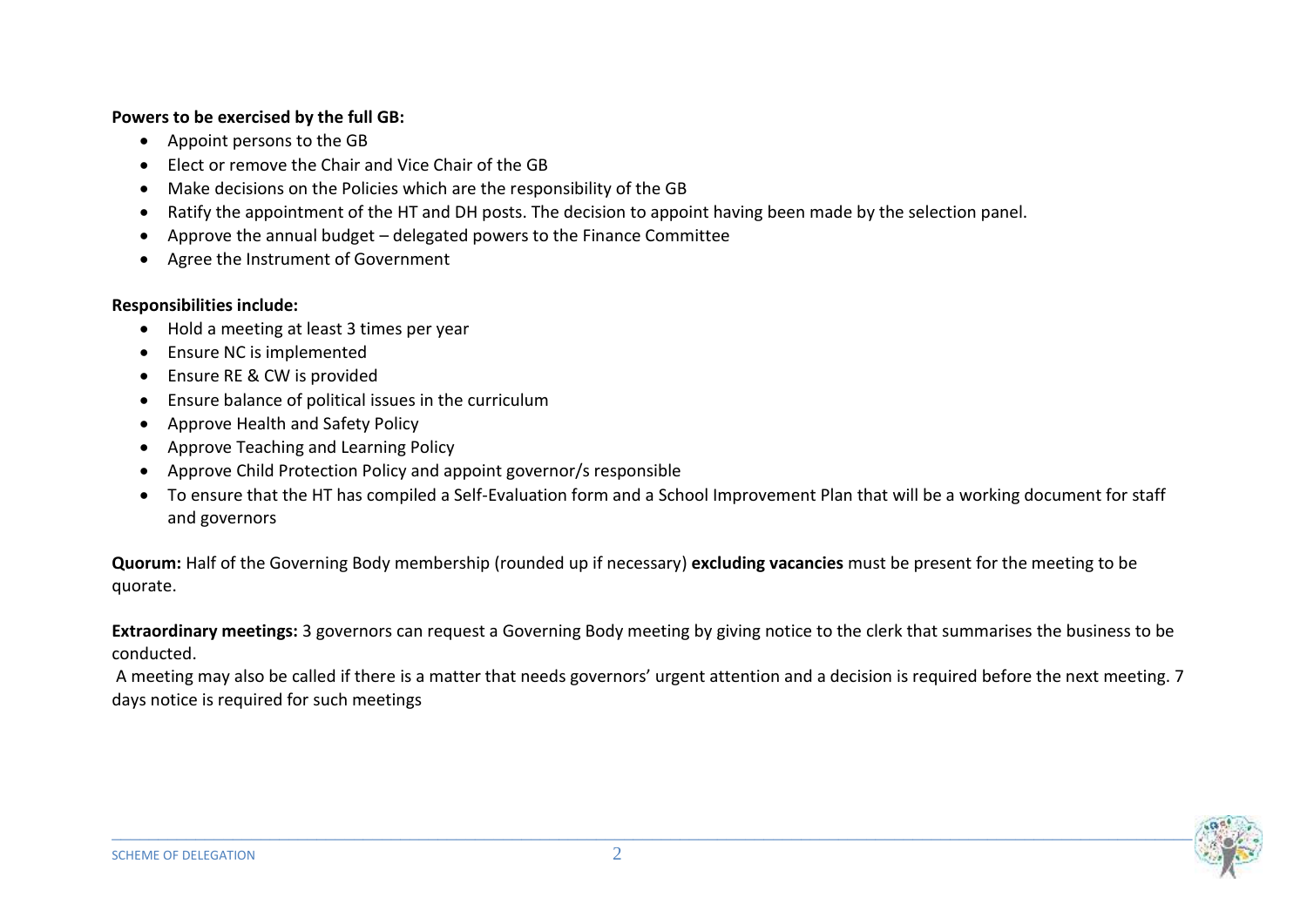The Chair or Vice Chair are delegated to make a decision in the best interests of the school if a situation arises whereby an immediate decision is needed and it cannot wait until the next meeting. Details of this decision and reasons for it should be made to the Governing Body at the next scheduled meeting

## **Method of reporting to the Governing Body:**

It may be necessary to set up small Working Parties to deal with such items as disciplinary matters, remuneration issues, appeals etc and in some cases delegate to individual governors, a task. All Working Parties must have a minimum of 3 governors

Working parties will have delegated powers to make decisions on behalf of the full Governing Body

All individuals and any Working Parties that are set up are required to report back to the Governing Body who will consider whether any further action is necessary.

The HT will bring to the meetings his/her recommendations regarding relevant items on the Agenda. Where appropriate this may include bringing to the meeting another member of staff or other relevant persons to deliver part of the report on behalf of the HT eg a subject specific report.

A full written report on all budgetary matters including receiving a verbal report from the Business Manager or equivalent to each full GB meeting except where the full GB meeting is preceded by a meeting of the Finance Committee.

Dates for meetings to be decided at first meeting of full GB. The clerk will set dates by which items need to be received for the agendas.

The HT to present a report at each GB meeting.

Presentations by members of staff may be requested by the Governing Body in consultation with the Headteacher

Agenda and relevant paperwork to be sent out by the Clerk 2 weeks before the meeting. Email will be the norm unless a governor requests a hard copy by post which will be provided.

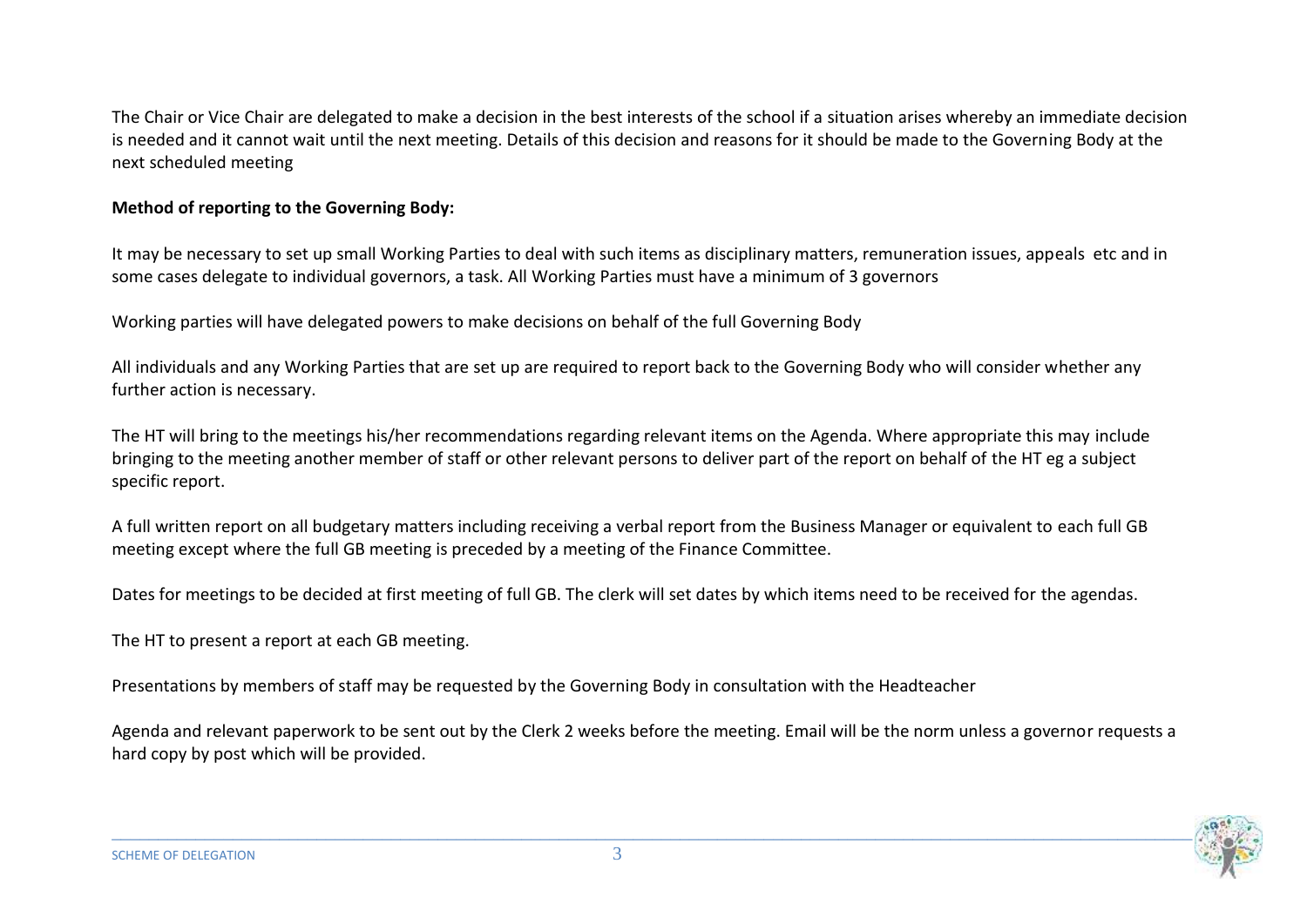Governors are entitled to claim for expenses connected with their work for the school. Please see the Governors Allowances policy for details.

# **Structure of the Governing Body:**

There should be a minimum of 7 and a maximum of 12 governors appointed to the Governing Body. Crowdys Hill School's Instrument of Government states 10 Governors.

This should consist of the following:

A minimum of two parent governors. To be appointed by one of the following options:

Preferably a parent of a student at school - if not available: Parent of a former student of the school – if not available: Parent of a child under compulsory school age who has special educational needs – if not available: Parent with experience of educating a child with special educational needs

One LA governor

2 staff governors of which 1 must be the Headteacher (or delegated member of the Senior Team if the Headteacher does not choose to be a Governor).

Up to 6 co-opted governors which may include up to 2 members of staff

Associate governors who are not entitled to vote at Full Governor Meetings, but do have a vote on Committees

Any governor who does not attend meetings for 6 months from date of the first meeting without explanation shall be removed from the GB It is assumed that as part of the role a governor should prepare for all meetings by reading the necessary documents and questioning any points that need clarifying or that are incorrect at the next meeting.

Governors are expected to undertake training relevant to their position and interests and report back to the Governing Body by a written report on the content of the course

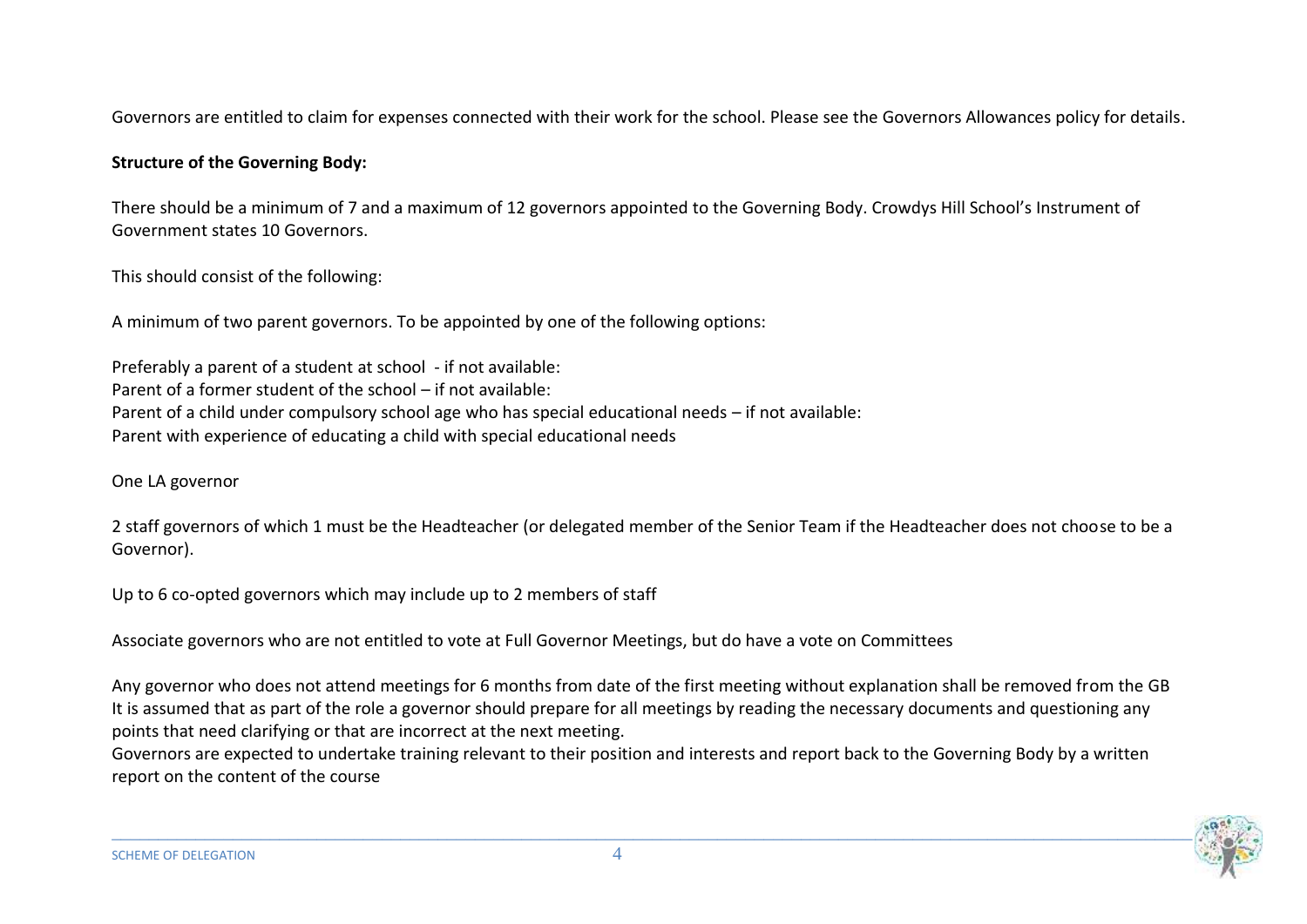**Delegation of tasks that are required to be actioned by the Governing Body:**

| <b>Area of Responsibility</b> | <b>Detail</b>                                                         | Person<br>responsible | <b>Monitoring Body</b> |
|-------------------------------|-----------------------------------------------------------------------|-----------------------|------------------------|
| <b>National Curriculum</b>    | Decide upon strategies that will be employed to ensure that the NC is | <b>HT</b>             | <b>GB</b>              |
|                               | being implemented throughout the school and modifications and         |                       |                        |
|                               | enhancements necessary for CHS students                               |                       |                        |
| <b>Standards</b>              | Consider and advise the GB on standards and other matters relating    | <b>HT</b>             | <b>GB</b>              |
|                               | to the school's curriculum, including statutory requirements and the  |                       |                        |
|                               | School's Curriculum Policy                                            |                       |                        |
| Out of school activities      | Receive details on out of school activities Any H & S issues such as  | <b>HT</b>             | H & S governor         |
|                               | Risk assessments are for the H & S governor to review and the HT to   |                       |                        |
|                               | implement.                                                            |                       |                        |
| Enhanced curriculum           | Discuss any curriculum enhancement and its implications for learning  | HT/SLT                | Delegated              |
|                               | eg Crowdys Hill Educational Farm                                      |                       | governor               |
| Information                   | Decide how the GB can be kept fully informed about the variety of     | <b>HT</b>             | <b>GB</b>              |
|                               | teaching strategies employed, resources used and learning             |                       |                        |
|                               | environment provided to ensure all pupils have access to a high       |                       |                        |
|                               | standard of education                                                 |                       |                        |
| Collective Worship            | Ensure the school fulfils the requirements.                           | <b>HT</b>             | <b>GB</b>              |
| <b>Teaching and learning</b>  | Receive from the HT any teaching and learning policies that form part | HT                    | Delegated              |
|                               | of the internal management of the school and discuss the              |                       | governor               |
|                               | implications of these upon the curriculum                             |                       |                        |
| HT mentor                     | GB to appoint an external advisor                                     | <b>HT</b>             | Chair                  |
| <b>Governor Monitoring</b>    | Oversee arrangements for governors to monitor the areas of            | Chair / Vice          | Full GB                |
|                               | Behaviour, Achievement, Teaching and Learning and Leadership and      |                       |                        |
|                               | Management                                                            |                       |                        |
| <b>Drugs Policy</b>           | Prepare, implement and review a school policy for administration of   | <b>HT</b>             | <b>GB</b>              |
|                               | medication in the school                                              |                       |                        |
| <b>Exclusions</b>             | Oversee exclusions and ensure correct procedures are adopted.         | HT                    | Chair                  |

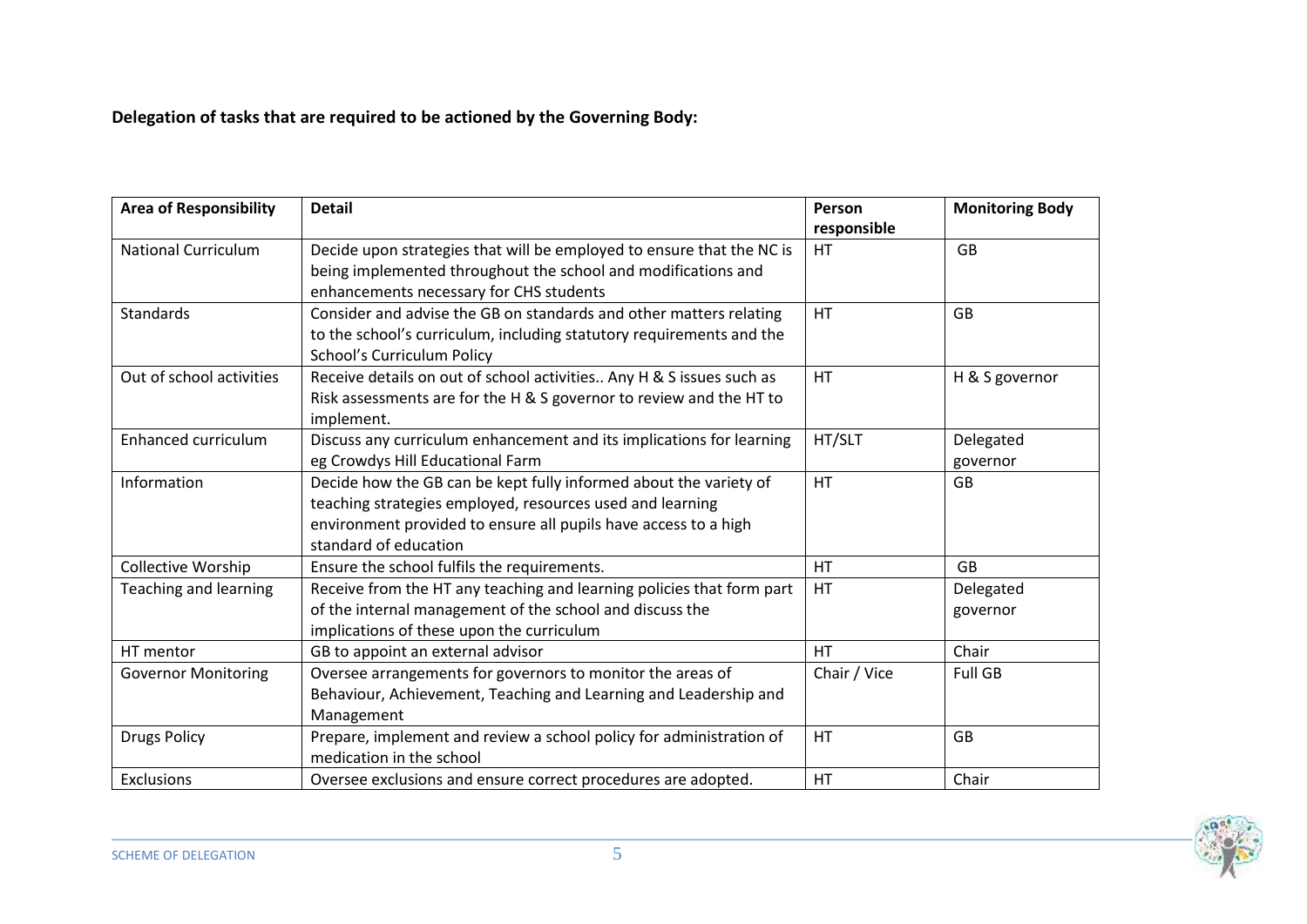|                       | HT to include a report concerning this in the report to the GB         |                 |                    |
|-----------------------|------------------------------------------------------------------------|-----------------|--------------------|
| <b>School Council</b> | Ensure that a School Council is in place                               | <b>HT</b>       | Delegated          |
|                       |                                                                        |                 | governor           |
| Deployment            | Decide staffing levels & number of posts to be filled                  | HT              | <b>GB</b>          |
|                       | Consider other options and recommend creation / deletion of posts      |                 |                    |
| Recruitment &         | Ensure that all procedures relating to recruitment, selection and      | HT              | Chair              |
| appointment           | appointment of staff are in place & that they are reviewed annually    |                 |                    |
|                       | following any changes in legislation, including the need for an        |                 |                    |
|                       | Enhanced DBS check. Ensure that all interviewing panels consist of at  |                 |                    |
|                       | least 1 governor/member of staff that have completed the "Safer        |                 |                    |
|                       | Recruitment" training                                                  |                 |                    |
| Induction of staff    | Monitor the implementation of induction programmes for new             | HT              | Delegated          |
|                       | members of staff                                                       |                 | governor           |
| <b>Staff handbook</b> | Ensure that the staff handbook is in place                             | <b>HT</b>       | <b>GB</b>          |
| <b>CPD</b>            | Monitor staff training & development to ensure that it meets the       | HT              | <b>GB</b>          |
|                       | School Improvement Plan requirements and addresses the personal        |                 |                    |
|                       | development needs of the staff                                         |                 |                    |
| Work/life balance     | To keep under review the staff work/life balance including the         | HT              | GB                 |
|                       | working conditions and well being of all staff.                        |                 |                    |
| Performance           | Set PM targets for the HT and annually review the salary with support  | Performance     | Delegated          |
| Management            | from the External Advisor                                              | Management      | governors min 2    |
|                       |                                                                        | governors       |                    |
| Performance           | Monitor the PM system for all staff as advised by the HT and delegate  | HT              | Delegated          |
| Management            | the responsibilities for this to the relevant members of staff         |                 | governor           |
| Safeguarding& Child   | Ensure that the Policy is in place and that the procedures necessary   | DH/Safeguarding | Chair + 1 governor |
| Protection            | are also in place. Ensure that the necessary training is available for | governor        |                    |
|                       | staff & governors                                                      |                 |                    |
| Exclusions            | To receive a report on all exclusions and their link to the Discipline | HT              | Chair              |
|                       | policy. Oversee exclusions and ensure correct procedures are           |                 |                    |
|                       | adopted. Data concerning this should be included in the HT report.     |                 |                    |
| Anti Bullying         | Prepare, implement and review a policy.                                | HT/SLT          |                    |
|                       | Ensure appropriate "education" occurs                                  | HT/SLT          |                    |

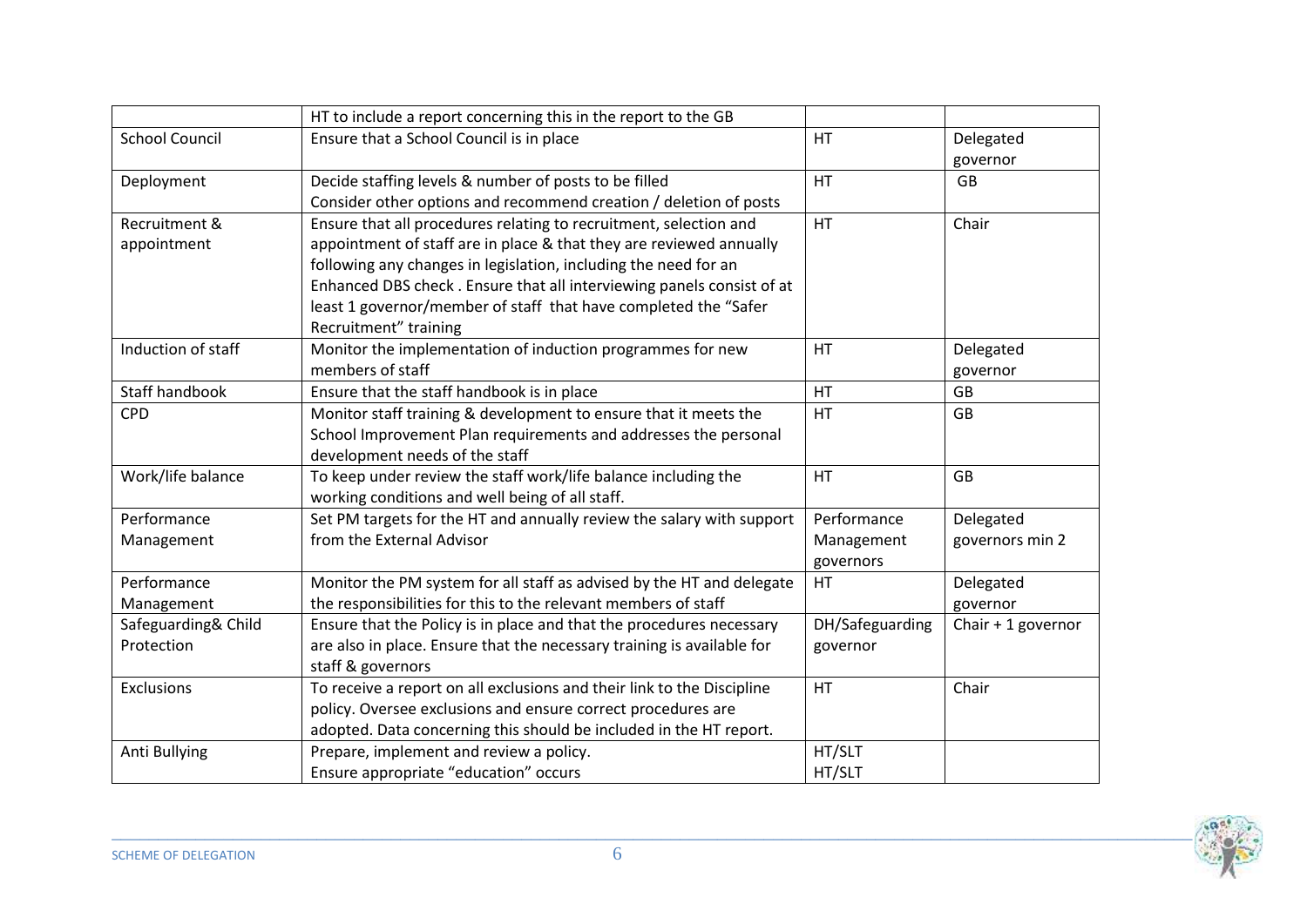|                         | Follow up significant episodes                                      | HT | GB or delegated |
|-------------------------|---------------------------------------------------------------------|----|-----------------|
|                         |                                                                     |    | governor        |
| <b>Extended Schools</b> | To receive report regarding groups that are running and ensure that | HT | H & S governor  |
|                         | the necessary H & S and Safeguarding issues are addressed           |    |                 |

#### **Finance Committee:**

A Finance Committee is to be set up at the beginning of term 1 to oversee and monitor the school finances.

This should consist of HT + 3 other governors. The Committee shall elect a Chair at the first meeting.

The Chair and the HT or delegated member of staff shall attend every meeting.

For the meeting to be quorate 3 governors need to be present including the HT or delegated member of staff

There shall be a minimum of 3 meetings per academic year plus one specifically for approval of the budget. The Committee Chair will report back to the following full GB meeting and clarify any points for governors.

Dates for the meetings shall be published at the first full GB meeting and the Committee members appointed

The Business Manager shall attend every meeting and advise the Committee and supply the necessary current information regarding the financial position and any related matters.

An agenda and any associated papers including an update on the budget will be sent to the Committee members at least 1 week before the meeting. This agenda to be compiled by the Chair in discussion with the HT and Business Manager.

At each meeting the governors should discuss/monitor a section of the SFVS (School Financial Value Statement) document in order to ensure that there is sufficient evidence presented when the final audit by the LA is carried out.

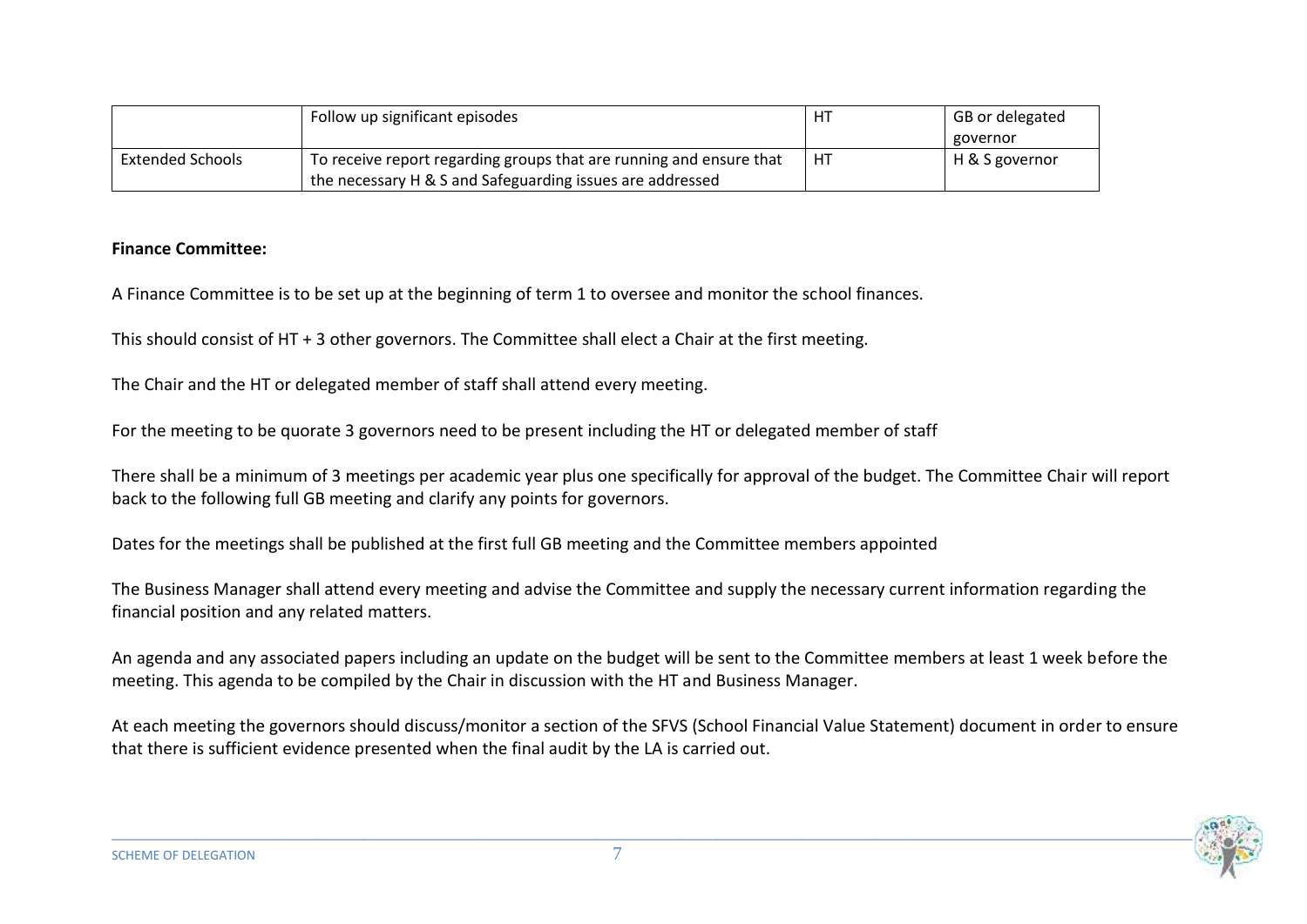The Committee is delegated to approve the SFVS document on behalf of the full GB and should ensure that it is distributed to all governors for their information.

The HT and Business Manager shall prepare all drafts of the budget before the first formal draft is taken to the Committee. The Finance Committee shall approve the budget on behalf of the full GB and report back at the next full GB meeting

All governors have the right to attend the Committee meetings and to vote. In the event of there being an evenly split vote the Chair shall have the casting vote

| <b>Area of Responsibility</b> | <b>Detail</b>                                                                                                                                                                                                                                                                                                                                                                                                                                                                                                                                                                                   | Person<br>responsible    | <b>Monitoring Body</b>   |
|-------------------------------|-------------------------------------------------------------------------------------------------------------------------------------------------------------------------------------------------------------------------------------------------------------------------------------------------------------------------------------------------------------------------------------------------------------------------------------------------------------------------------------------------------------------------------------------------------------------------------------------------|--------------------------|--------------------------|
| Planning the budget           | The Headteacher and the Business Manager will draft the first formal<br>budget plan of the financial year. This will require: them to:<br>Identify priorities with reference to the SIP<br>Make recommendations & proposals<br>Draft projected spending cross referenced to Curriculum proposals for<br>the year<br>This will be presented to the Finance WP for scrutiny and amendment if<br>found necessary.<br>The Committee is delegated to approve the budget on behalf of the full<br><b>GB</b><br>The Committee shall also establish and maintain an up-to-date 3 year<br>financial plan | HT & Business<br>Manager | <b>Finance Committee</b> |
| On-going budget<br>planning   | Ensure that sufficient funds are available for pay increments as<br>recommended by the Headteacher and in light of the Headteacher's<br>Performance Management recommendations.                                                                                                                                                                                                                                                                                                                                                                                                                 | HT/Business<br>Manager   | <b>Finance Committee</b> |
| Monitoring                    | Collation of information for presenting to GB<br>Budget to be monitored at each meeting                                                                                                                                                                                                                                                                                                                                                                                                                                                                                                         | HT / Business<br>Manager | Finance<br>Committee     |
| Expenditure                   | The following financial limits are approved or amended at the first WP<br>meeting of the year:                                                                                                                                                                                                                                                                                                                                                                                                                                                                                                  | HT/Business<br>Manager   | <b>Finance Committee</b> |

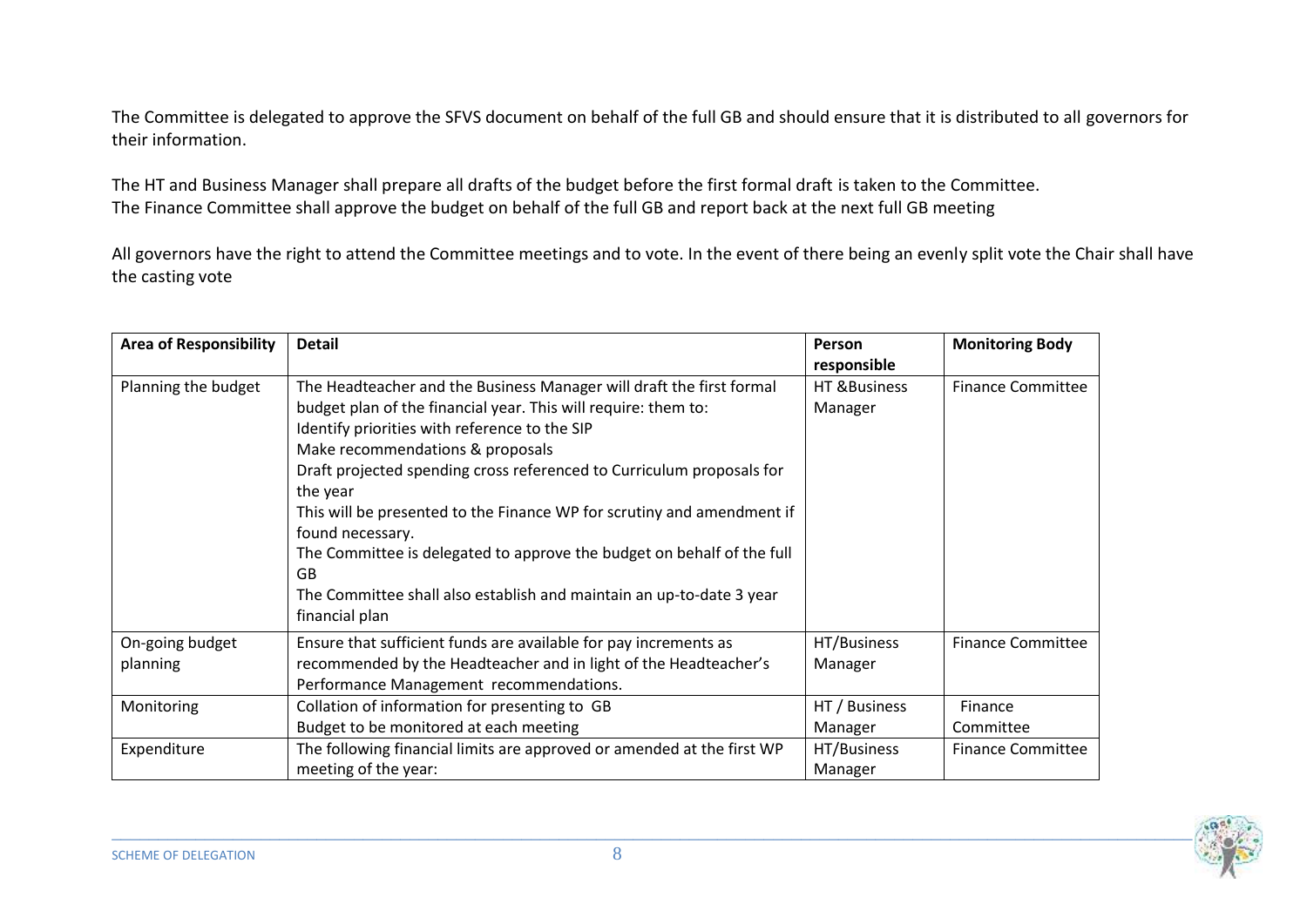|                        | Purchasing - HT approval up to £4,999<br>$\bullet$                             |                 |                          |
|------------------------|--------------------------------------------------------------------------------|-----------------|--------------------------|
|                        | Chair/Vice Chair to approve £5,000 to £14,999                                  |                 |                          |
|                        | GB approval £15,000 and above                                                  |                 |                          |
|                        | Petty Cash - HT approval of limit of £25 per individual claim                  |                 |                          |
|                        | with a Petty cash limit pa of £5,000                                           |                 |                          |
|                        | Bad debt write off - HT to write off up to £1,000 per single item<br>$\bullet$ |                 |                          |
|                        | with an overall limit of £5,000                                                |                 |                          |
| <b>Virements</b>       | Recommend virements in response to any changes that need to be                 | <b>Business</b> |                          |
|                        | made to annual budget                                                          | Manager / HT    | <b>Finance Committee</b> |
|                        | The Business Manager shall consider the budget position and prepare a          |                 |                          |
|                        | statement for the Committee including virement decisions at each               |                 |                          |
|                        | Committee meeting and report significant anomalies from the                    |                 |                          |
|                        | anticipated position to the GB.                                                |                 |                          |
| <b>Local Payments</b>  | Ensuring Best Value for all purchases                                          | HT / Business   | <b>Finance Committee</b> |
| systems                | Setting up and operating accounts                                              | Manager         |                          |
|                        | Designating signatories for accounts                                           |                 |                          |
|                        |                                                                                |                 |                          |
| Audit                  | Arrange audit of any monies donated by external bodies                         | HT / Business   | <b>Finance Committee</b> |
|                        | to ensure accountability and correct use of funds. This does not include       | Manager         |                          |
|                        | The Friends of Crowdys Hill, which is a separate organisiation                 |                 |                          |
| Reconciliation of      | Checking element of budget information from LA - seeking clarification         | HT / Business   | <b>Finance Committee</b> |
| Information            | where necessary                                                                | Manager         |                          |
| <b>School Premises</b> | Ensure appropriate use of the school premises during the day & outside         | HT              | H & S governor           |
|                        | the school day. Ensure H & S measures are in place and that all persons        |                 | Reporting to full GB     |
|                        | involved have suitable DBS checks in place.                                    |                 |                          |
|                        |                                                                                |                 |                          |
| <b>Risk Assessment</b> | Review Risk Assessments and ensure appropriate action is taken                 | HT              | H & S governor           |
|                        |                                                                                |                 | Reporting to full GB     |
| Service agreements     | To review Service Agreements annually over £5000pa and monitor the             | HT / Business   | <b>Finance Committee</b> |
|                        | delivery against service levels.                                               | Manager         |                          |